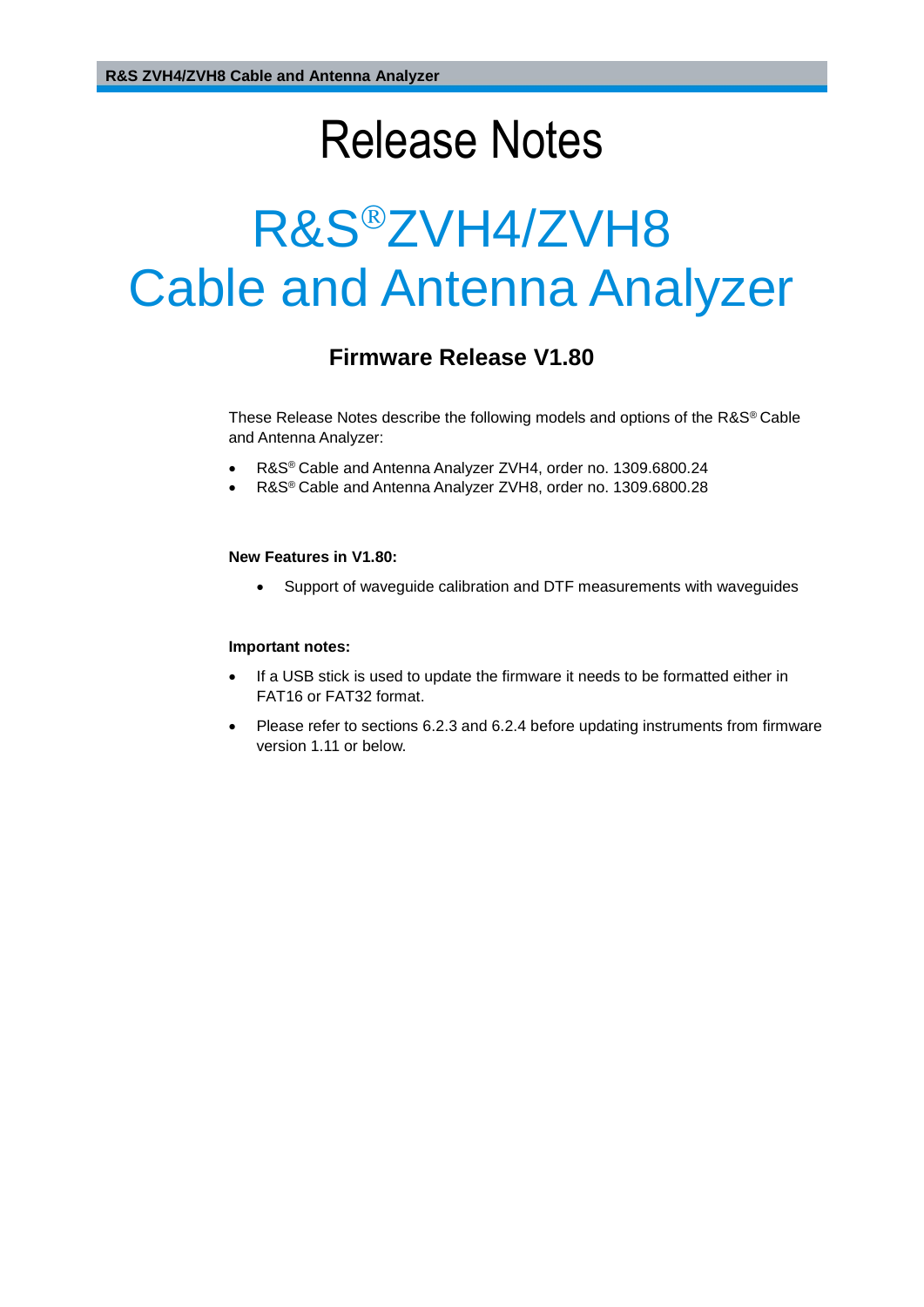# **Table of Contents**

| 1              |  |
|----------------|--|
| $\mathbf{2}$   |  |
| 3              |  |
| 4              |  |
| 5              |  |
| 6              |  |
| 6.1            |  |
| 6.2            |  |
| 6.2.1          |  |
|                |  |
|                |  |
|                |  |
| 6.3            |  |
|                |  |
|                |  |
| $\overline{7}$ |  |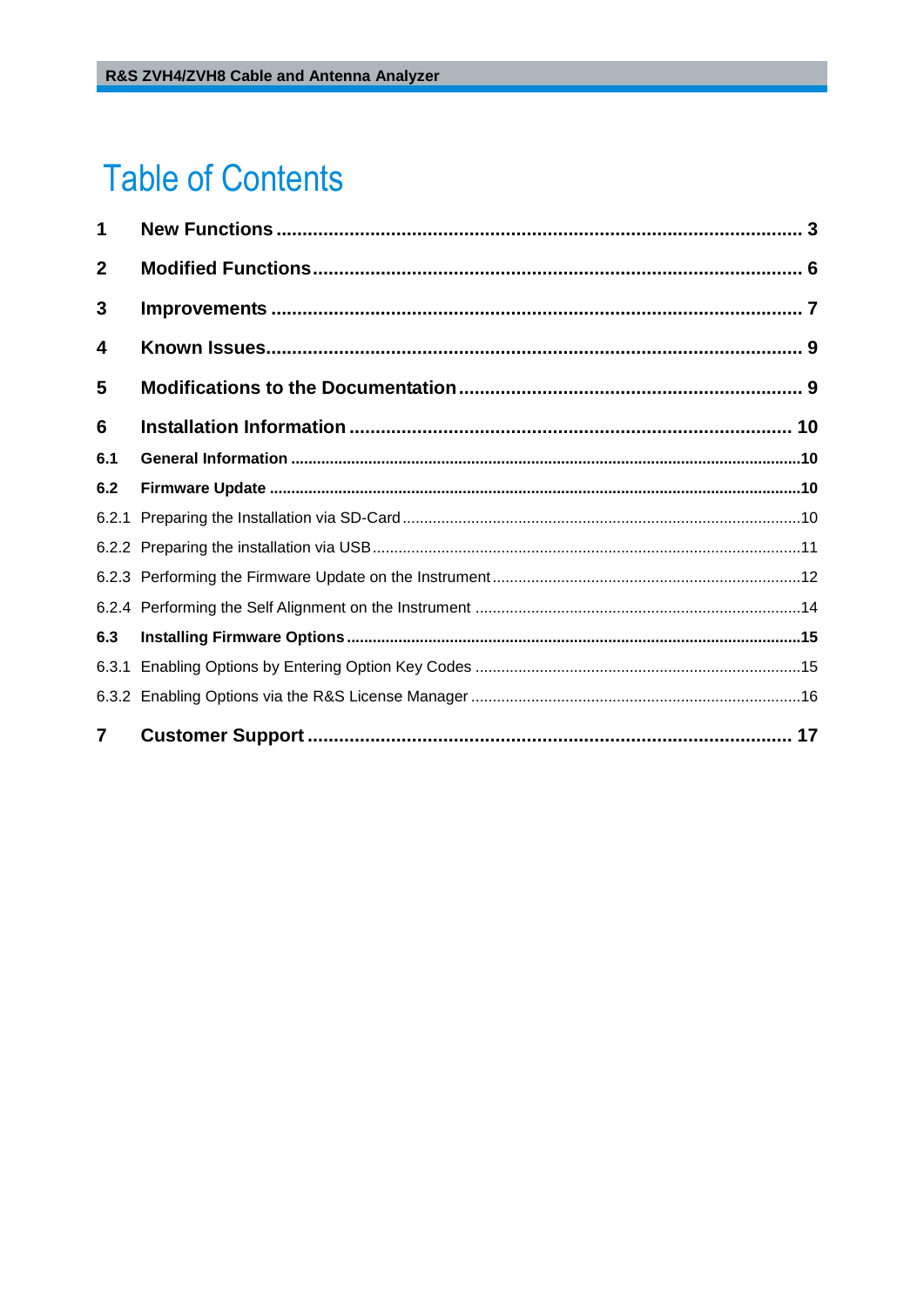### <span id="page-2-0"></span>1 New Functions

The following table lists the new functions in V1.80:

| <b>Version</b> | <b>Function</b>                                                       |
|----------------|-----------------------------------------------------------------------|
| V1.80          | Support of wavequide calibration and DTF measurements with wavequides |
| V1.80          | AM/FM demodulation in Spectrogram application                         |

The following table lists extensions which were introduced in earlier versions, and indicates the version in which the extension was introduced:

| Version | <b>Function</b>                                                                                                            |
|---------|----------------------------------------------------------------------------------------------------------------------------|
| V1.71   | Support for R&S® ZN-Z103 Calibration Unit 1 MHz - 6 GHz                                                                    |
| V1.70   | Support for R&S® ZN-Z103                                                                                                   |
| V1.70   | SCPI command to retrieve IQ data                                                                                           |
| V1.70   | FFT based SEM & ACLR (for NB-IoT)                                                                                          |
| V1.60   | Support of HE400 antenna                                                                                                   |
| V1.60   | Support of optical power sensor UPM100 from ODM Inc.                                                                       |
| V1.60   | Display S21 & S11 or S21 & S22 measurements in one screen                                                                  |
| V1.60   | Support of Declassification procedures according to DoD 5220.22-M<br>(see Instrument Security Procedures for more details) |
| V1.60   | Added switch to force either sweep mode or FFT mode                                                                        |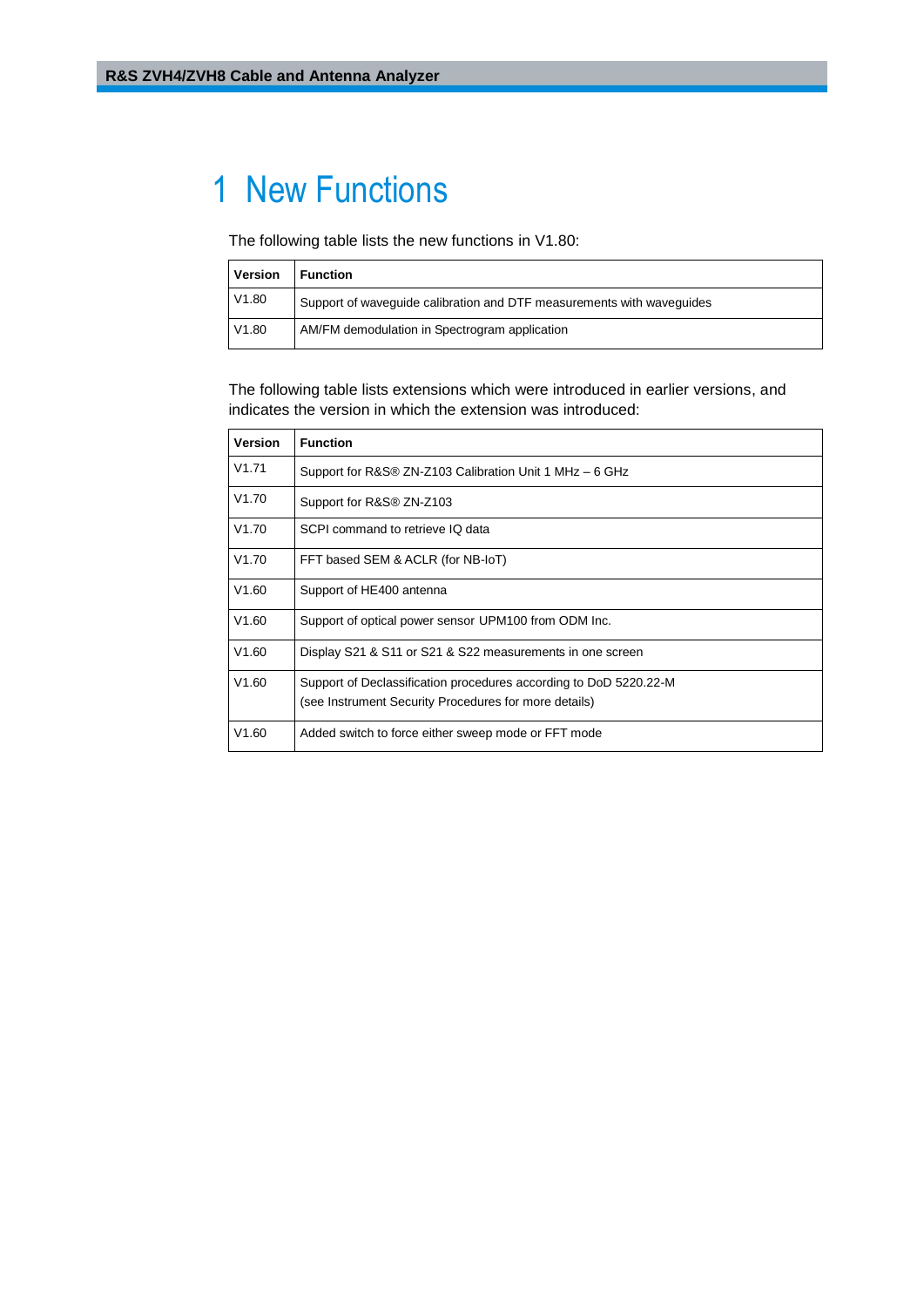| V1.52 | Support of FSH-K14 for long time recording                                                                                                                                                                                                                                                                                                          |  |  |  |  |
|-------|-----------------------------------------------------------------------------------------------------------------------------------------------------------------------------------------------------------------------------------------------------------------------------------------------------------------------------------------------------|--|--|--|--|
| V1.52 | Support of FSH-Z14 with USB adapter FSH-Z144                                                                                                                                                                                                                                                                                                        |  |  |  |  |
| V1.52 | Tone feature for Spectrogram and Spectrum Analyzer                                                                                                                                                                                                                                                                                                  |  |  |  |  |
| V1.52 | New support of power sensor, NRPx                                                                                                                                                                                                                                                                                                                   |  |  |  |  |
| V1.52 | ZVH4View, save all traces from spectrogram to CSV format                                                                                                                                                                                                                                                                                            |  |  |  |  |
| V1.52 | Coupling of Span settings from reflection measurement to DTF measurement                                                                                                                                                                                                                                                                            |  |  |  |  |
| V1.52 | Create folders on SD Card from File Manager                                                                                                                                                                                                                                                                                                         |  |  |  |  |
| V1.51 | new measurement application: R&S®ZVH-K29 Pulse Measurements with Power Sensor<br>(using the NRP-Z81, NRP-Z85 or NRP-Z86 power sensors). This feature is supported for<br>instruments starting at serial number 115331 for the R&S ZVH4 and 115239 for the R&S<br>ZVH8. Instruments with lower serial numbers require an R&S®FSH-Z129 adapter cable. |  |  |  |  |
| V1.51 | The amplitude range can now be entered as a numeric value instead of fixed steps                                                                                                                                                                                                                                                                    |  |  |  |  |
| V1.51 | Enabling and disabling coupling of span in DTF and reflection measurements is now<br>supported                                                                                                                                                                                                                                                      |  |  |  |  |
| V1.51 | R&S ZCAN calibration data file added                                                                                                                                                                                                                                                                                                                |  |  |  |  |
| V1.51 | Limit lines in VSWR and Cable Loss measurement are now supported                                                                                                                                                                                                                                                                                    |  |  |  |  |
| V1.51 | Limit lines can now be selected during Wizard execution                                                                                                                                                                                                                                                                                             |  |  |  |  |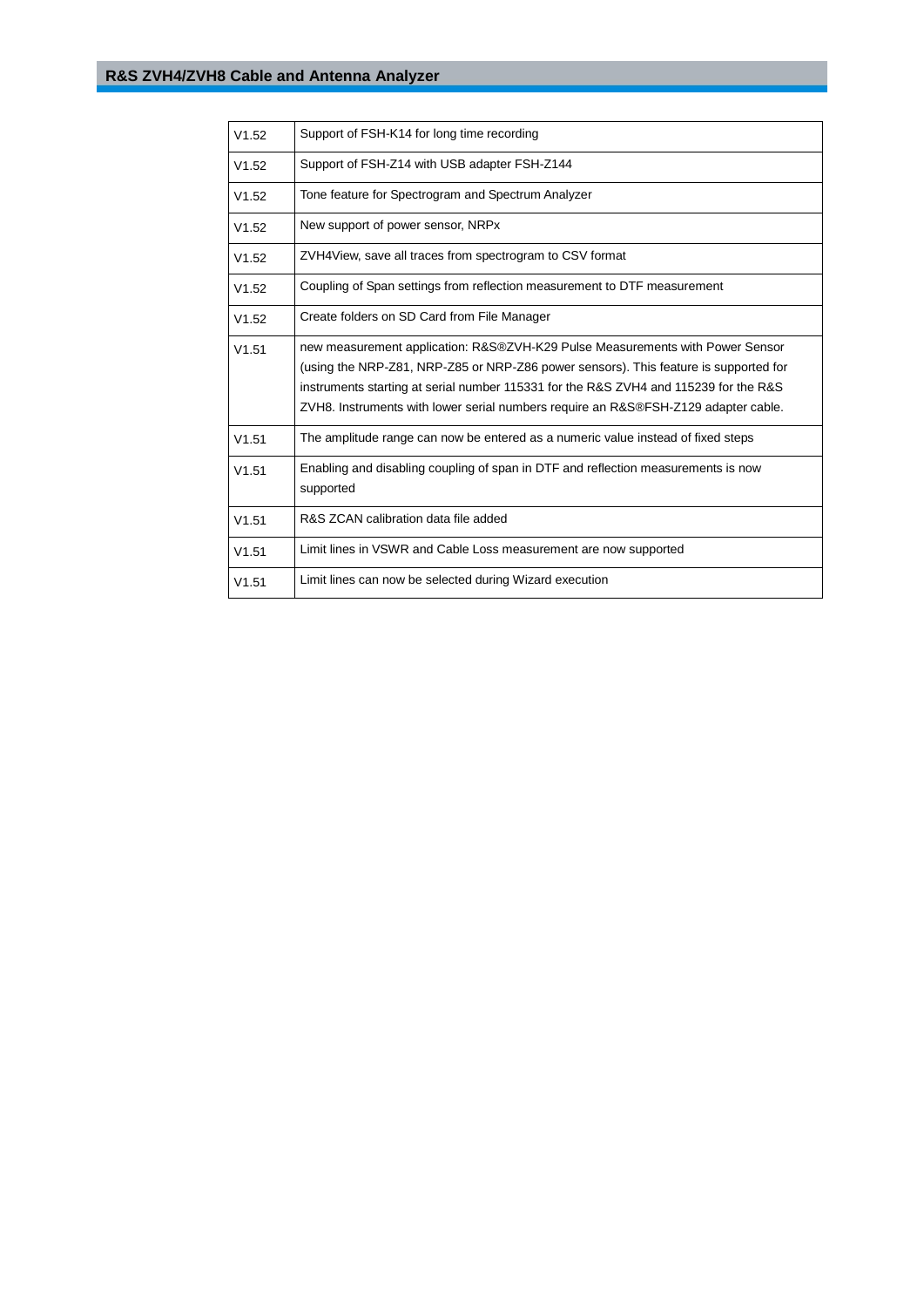| V1.51 | The user can now be prompted to change cable settings in wizard operation                                                                                                                                             |  |  |  |  |  |
|-------|-----------------------------------------------------------------------------------------------------------------------------------------------------------------------------------------------------------------------|--|--|--|--|--|
| V1.51 | Spectrum Analyzer: Frequency counter resolution is now selectable between 0.1 Hz (low) and<br>$0.1$ mHz (high)                                                                                                        |  |  |  |  |  |
| V1.51 | R&S HL300 antenna transducer file added                                                                                                                                                                               |  |  |  |  |  |
| V1.51 | Creating folders on the SD card with the File Manager is now supported                                                                                                                                                |  |  |  |  |  |
| V1.50 | Channel Power Meter (R&S®ZVH-K19)                                                                                                                                                                                     |  |  |  |  |  |
| V1.50 | Cable & Antenna Test: Added limit lines in 1-Port Cable Loss measurement                                                                                                                                              |  |  |  |  |  |
| V1.50 | The active calibration data are preserved when loading a dataset stored with another<br>instrument                                                                                                                    |  |  |  |  |  |
| V1.50 | ZVH View: Support of Microsoft Windows 8                                                                                                                                                                              |  |  |  |  |  |
| V1.50 | ZVH View: Spectrogram Playback                                                                                                                                                                                        |  |  |  |  |  |
| V1.50 | ZVH View: Added possibility to select the Easy 1 Port calibration as the default calibration<br>when using the Wizard                                                                                                 |  |  |  |  |  |
| V1.43 | ZVH View: Export to s2p file format                                                                                                                                                                                   |  |  |  |  |  |
| V1.42 | Wizard extensions:<br>Edit cable model and length while executing a Wizard sequence<br>ä,<br>Define the number of measurements to perform<br>$\overline{a}$<br>Skip measurements<br>Finish Wizard execution on demand |  |  |  |  |  |
| V1.42 | Added remote control commands for performing a calibration                                                                                                                                                            |  |  |  |  |  |
| V1.42 | Added the possibility to define limit lines when performing a Cable Loss measurement                                                                                                                                  |  |  |  |  |  |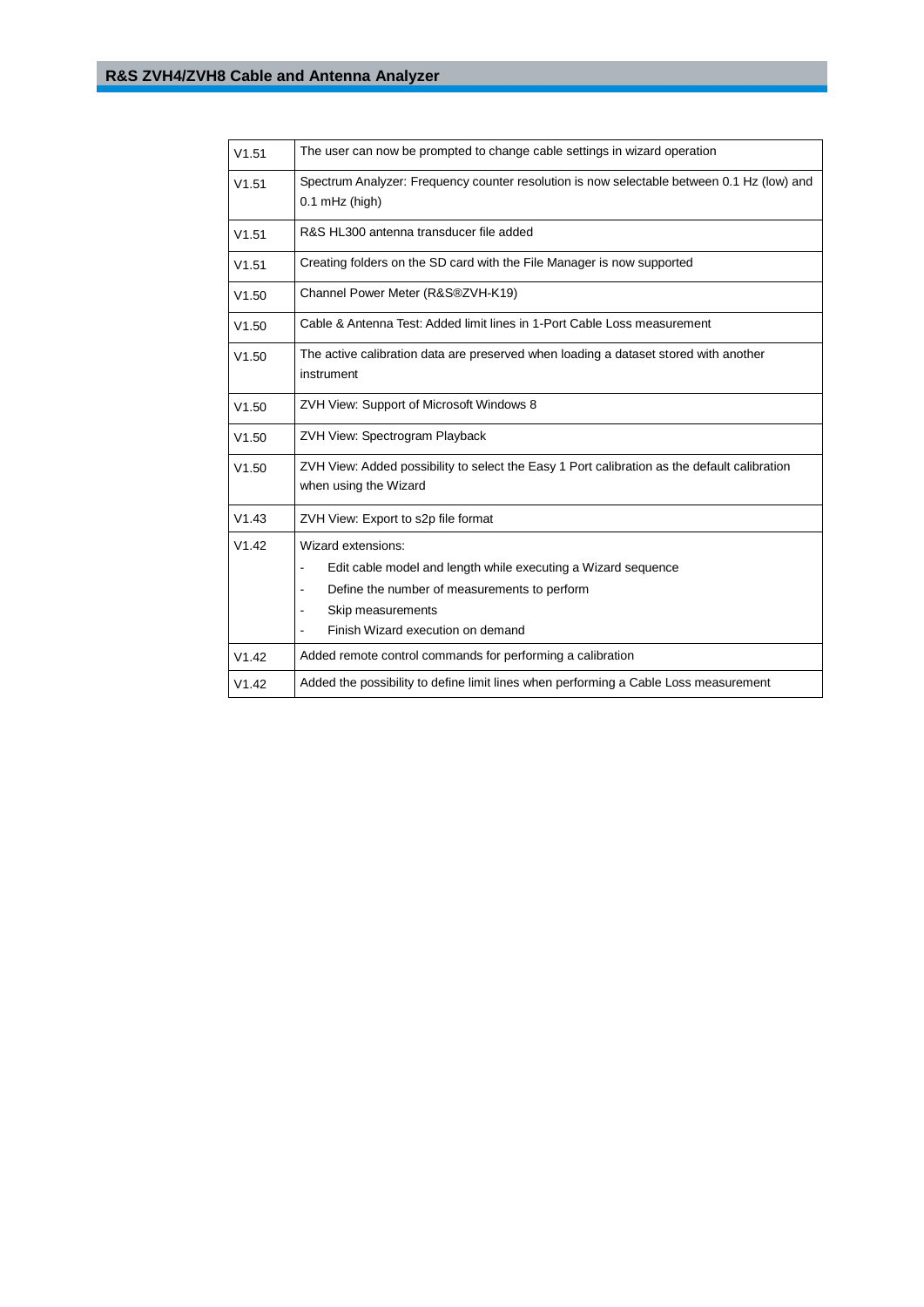## <span id="page-5-0"></span>2 Modified Functions

The following table lists the functions modified in V1.80:

| <b>Version</b> | <b>Function</b>                                                              |
|----------------|------------------------------------------------------------------------------|
| V1.80          | Support of discrete marker mode to set markers to discrete sweep points only |
| V1.80          | Supports ZN-Z103 calibration up to 6 GHz                                     |
| V1.80          | Added SCPI support to acquire compass information                            |

The following table lists modifications, which were introduced in earlier versions, and indicates the version in which the modification was introduced:

| <b>Version</b> | <b>Function</b>                                                                       |
|----------------|---------------------------------------------------------------------------------------|
| V1.70          | Compass: Update World Magnetic Model coefficients to 2015-2020                        |
| V1.60          | Removed the limitation to 3 points for triangulation                                  |
| V1.60          | MIMO configuration per carrier within LTE Carrier aggregation                         |
| V1.52          | Decrease minimum Sweep Time from Zero span to 100 us                                  |
| V1.51          | ZVHView: lock and unlock buttons were added to the file control windows               |
| V1.50          | Spectrum Analyzer: modified the default display position of trace mathematics results |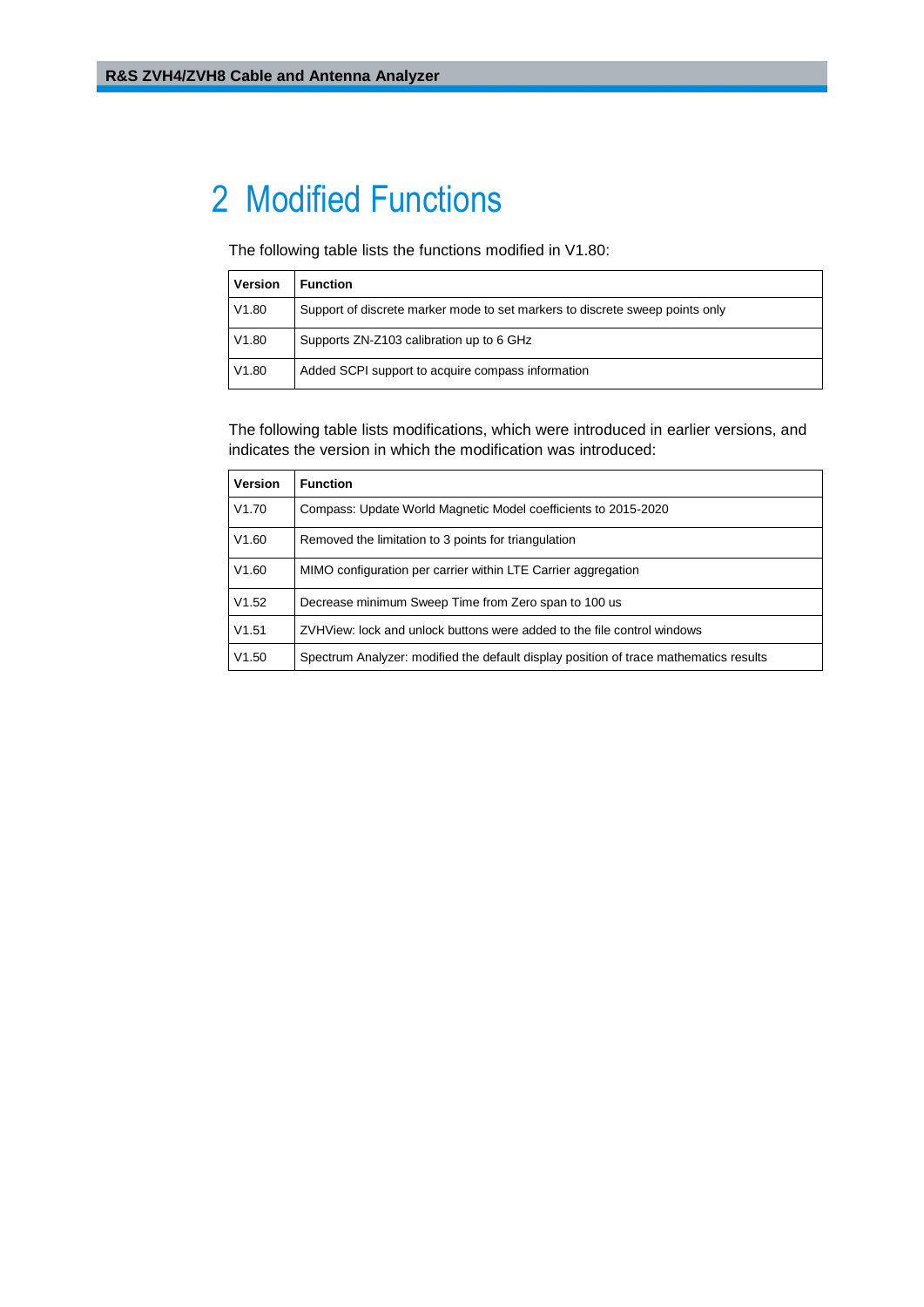# <span id="page-6-0"></span>3 Improvements

The following table lists the issues eliminated in V1.80:

| <b>Version</b> | <b>Function</b>                        |
|----------------|----------------------------------------|
| V1.80          | Added "Waiting for Trigger" indication |
| V1.80          | Enabled support for Rosenberger cables |

The following table lists modifications, which were introduced in earlier versions, and indicates the version in which the modification was introduced:

| <b>Version</b> | Function                                                                |
|----------------|-------------------------------------------------------------------------|
| V1.71          | Communication issues with USB Power Sensors                             |
| V1.71          | Device freeze while processing GPS data at selected locations/altitudes |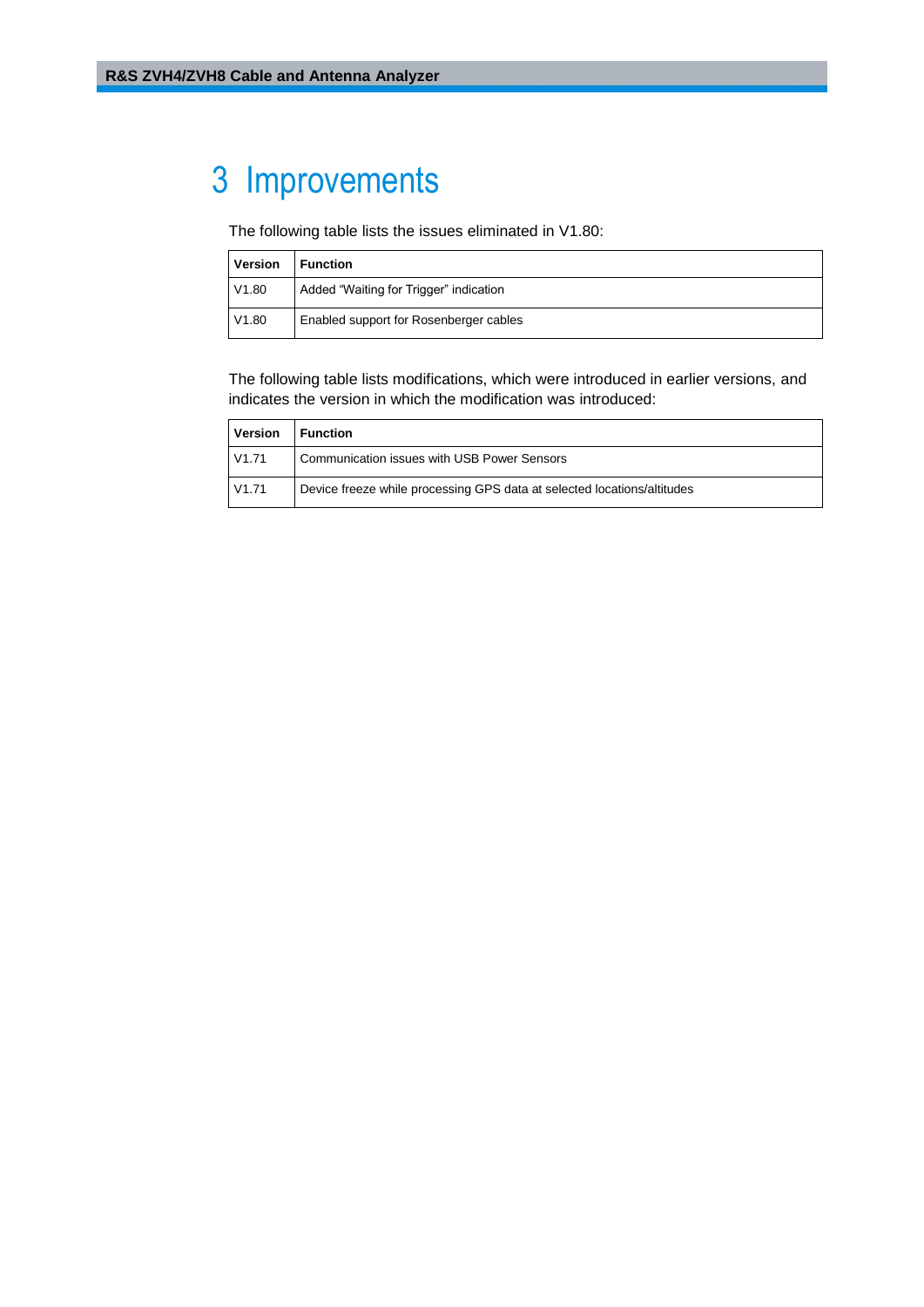| V1.52 | Increase maximum Reference Level from 30dB to 50dB                                                                                                              |  |  |  |  |
|-------|-----------------------------------------------------------------------------------------------------------------------------------------------------------------|--|--|--|--|
| V1.51 | Trace averaging did not work properly in Antenna & Cable Test - DTF operation with high<br>accuracy calibration                                                 |  |  |  |  |
| V1.51 | ZVH locked up if the wizard configuration contained a power meter dataset                                                                                       |  |  |  |  |
| V1.51 | The Pincode protection did not work properly                                                                                                                    |  |  |  |  |
| V1.50 | Spectrum Analyzer: Status of the preamplifier is displayed in the hardware settings summary                                                                     |  |  |  |  |
| V1.50 | Date and time indication available when playing back data recorded with the Spectrogram<br>measurement application (R&S®ZVH-K14)                                |  |  |  |  |
| V1.50 | Improved visualization of the highest peak per segment in Spectrum Emission Mask and<br>3GPP BTS Spurious Emission measurement                                  |  |  |  |  |
| V1.50 | ZVH View: Internal DC Bias measurement results in a dataset got lost when modifying<br>settings in ZVH View and storing the dataset again. This has been fixed. |  |  |  |  |
| V1.50 | ZVH View: Pass/fail information contained in ACLR datasets is now displayed                                                                                     |  |  |  |  |
| V1.50 | ZVH View: Removed possible error message when opening the marker editor                                                                                         |  |  |  |  |
| V1.50 | ZVH View: Display pass/fail information contained in ACLR datasets                                                                                              |  |  |  |  |
| V1.44 | Network Analyzer: Re-enabled zero span measurements                                                                                                             |  |  |  |  |
| V1.44 | Fixed possibly corrupted instruction pictures after skipping a measurement in the Wizard                                                                        |  |  |  |  |
| V1.43 | Fixed possible instrument freeze (once a day during continuous operation)                                                                                       |  |  |  |  |
| V1.42 | Removed possible error message when loading a dataset which stores a higher count of<br>sweep points as defined in the current measurement                      |  |  |  |  |
| V1.42 | ZVH View Report Generator: 4 traces are displayed in the report if a dataset containing a<br>measurement with 4 traces is selected                              |  |  |  |  |
| V1.42 | ZVH View Report Generator: Limit lines are displayed and checked if a dataset containing a<br>DTF or VSWR measurement is selected                               |  |  |  |  |
| V1.42 | ZVH View Report Generator: Removed possible display line offset if a dataset containing a<br>Cable Loss measurement is selected                                 |  |  |  |  |
| V1.42 | ZVH View: The ZVH is now reliably recognized via USB if switched on with the USB cable<br>already connected to the PC                                           |  |  |  |  |
| V1.42 | ZVH View: After loading a dataset and changing the marker search ranges these<br>modifications will be preserved if the file gets saved as a dataset            |  |  |  |  |
| V1.41 | Network Analyzer: Increased the displayed resolution of marker results                                                                                          |  |  |  |  |
| V1.41 | ZVH View: "File - Save As" did not work with Windows 7. This has been fixed.                                                                                    |  |  |  |  |
|       |                                                                                                                                                                 |  |  |  |  |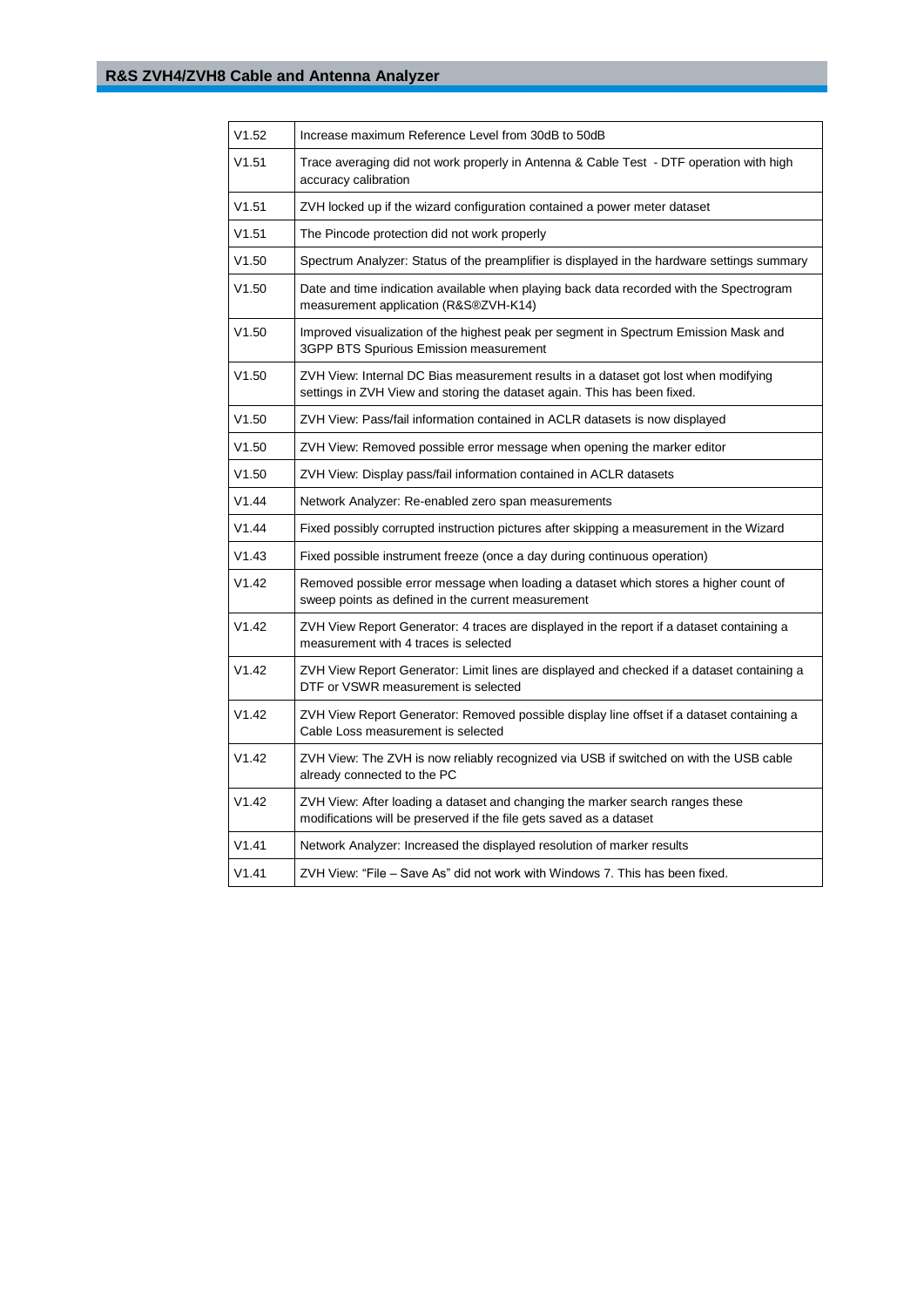### <span id="page-8-0"></span>4 Known Issues

The following table lists the known issues in V1.80:

| <b>Version</b> | l Function                                                                              |
|----------------|-----------------------------------------------------------------------------------------|
| Since          | If NRP-Z5x Power Sensor is not functional a NRP-Z5x Firmware update to version V4.26 is |
| V1.52          | required.                                                                               |

# <span id="page-8-1"></span>5 Modifications to the Documentation

The latest manual can be downloaded from the R&S ZVH4/8 cable and antenna analyzer product web page under: [http://www.rohde-schwarz.com.](http://www.rohde-schwarz.com/) Select "DOWNLOADS" and "MANUALS".

The measurement of the DC bias current is supported by R&S®ZVH4 starting at serial number 102370 and R&S®ZVH8 starting at serial number 102256.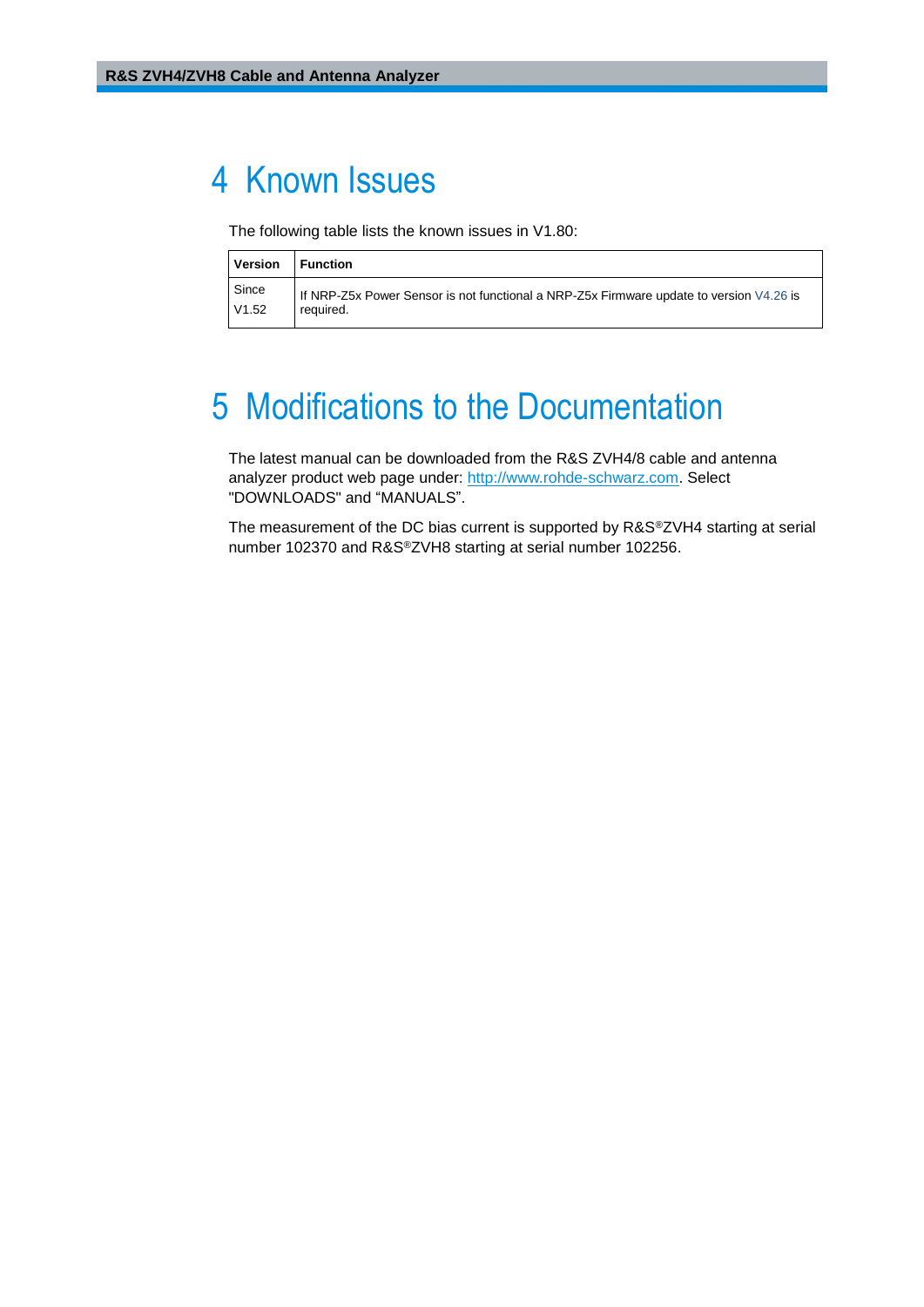# <span id="page-9-0"></span>6 Installation Information

### <span id="page-9-1"></span>**6.1 General Information**

- Firmware release V1.80 corresponds to InstrumentView V2.2 or later, which is available on the Rohde & Schwarz web page as a separate software package.
- Although older versions of InstrumentView might be able to communicate with firmware release V1.80, an update of InstrumentView is highly recommended, as older InstrumentView versions might not support all functions included in the new firmware release.
- FSH4View (a predecessor of InstrumentView) might still be able to communicate with firmware release V1.80, but might not support all functions included in the new firmware release.

### <span id="page-9-2"></span>**6.2 Firmware Update**

The firmware update file for the R&S ZVH4/ZVH8 is one file with the name ZVH\_V1\_80.EXE from the Rohde & Schwarz web page.

<span id="page-9-3"></span>The installation can be done via SD-Card or via USB-Stick

#### **6.2.1 Preparing the Installation via SD-Card**

In order to update the device after downloading the ZVH\_V1\_80.EXE installation file, an SD memory card is required, e.g. R&S HA-Z231 (1 GB), order # 1309.6217.00, or R&S HA-Z232 (2 GB), order # 1309.6223.00. Please make sure that your PC is equipped with an SD card reader.

#### **Make a backup of datasets, screenshots and modified files**

Before you start the firmware update, make sure that you created a backup with ZVH View of all datasets and screenshots which you previously stored on the instrument. The same holds true for all channel tables, standards, limit lines, transducer factors and cable models which you created or modified. The factory preset necessary to complete the firmware update procedure will otherwise erase or overwrite the files.

#### **Preparing the installation files**

- 1. Insert an SD card into the SD card reader and wait until Windows® has identified the SD card as a new volume (e.g. D:)
- 2. Copy ZVH\_V1\_80.EXE into the root directory of the SD card, e.g. D:\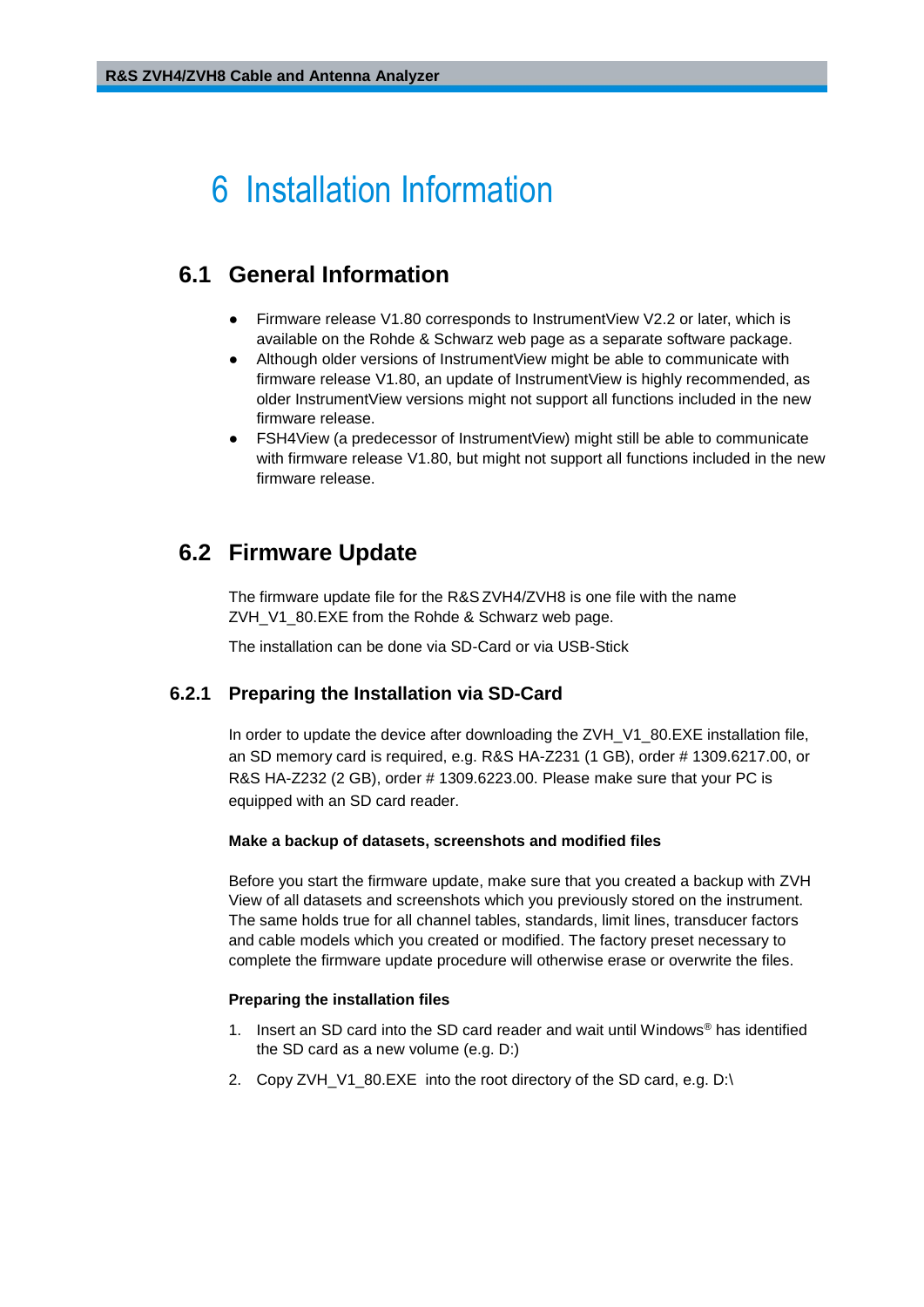3. Execute ZVH\_V1\_80.EXE. The self-extracting .ZIP file will be unpacked.

The SD card should now contain the following files: bootloader\_ZVH\_V1\_80.bin osimage\_ZVH\_V1\_80.bin updater\_ZVH\_V1\_80.bin splashscreen\_ZV.bmp ZVH\_V1\_80.EXE

#### **Prepare the instrument**

- 1. Switch the instrument OFF.
- 2. Connect the R&S ZVH to AC mains via its power adapter. **Note:** The instrument firmware will refuse to perform the update if the instrument runs on battery.
- <span id="page-10-0"></span>3. Insert the SD card into the SD card slot at the right side of the instrument.

#### **6.2.2 Preparing the installation via USB**

In order to update the device after downloading the ZVH\_V1\_80.EXE installation file, a USB stick is required.

#### **Make a backup of datasets, screenshots and modified files.**

Before you start the firmware update, make sure that you created a backup with ZVH View of all datasets and screenshots which you previously stored on the instrument. The same holds true for all channel tables, standards, limit lines, transducer factors and cable models which you created or modified. The factory preset necessary to complete the firmware update procedure will otherwise erase or overwrite the files.

#### **Preparing the installation files**

- 1. Insert a USB stick into the USB slot and wait until windows has identified the USB stick as a new volume (e.g. D:)
- 2. Copy ZVH\_V1\_80.EXE into the root directory of the USB stick, e.g. D:\
- 3. Execute ZVH\_V1\_80.EXE. The self-extracting .ZIP file will be unpacked.

The SD card should now contain the following files: bootloader\_ZVH\_V1\_80.bin osimage\_ZVH\_V1\_80.bin updater\_ZVH\_V1\_80.bin splashscreen\_ZV.bmp ZVH\_V1\_80.EXE

#### **Prepare the instrument**

- 4. Switch the instrument OFF.
- 5. Insert the USB stick into the USB slot of the instrument.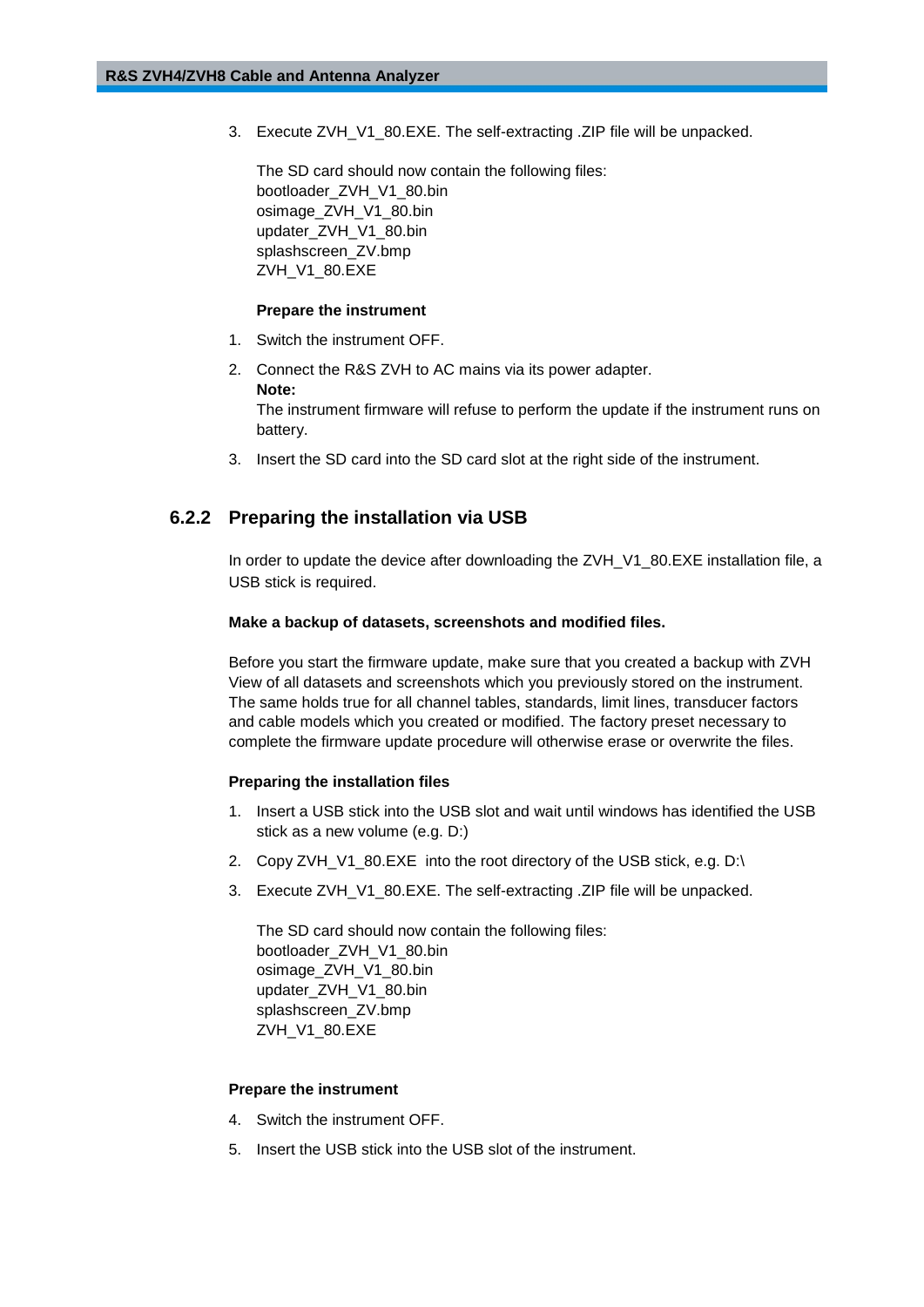#### **6.2.3 Performing the Firmware Update on the Instrument**

<span id="page-11-0"></span>The firmware update process is performed by the following steps:

1. Press the keys PRESET and 8 on the numeric keypad simultaneously.



2. Switch the instrument on and keep PRESET and 8 pressed for at least 5 seconds after the startup screen has appeared on the screen.



3. Release the keys PRESET and 8.

The ZVH will continue its boot process and after a couple of seconds the following information will appear on the screen:

\_\_\_\_\_\_\_\_\_\_\_\_\_\_\_\_\_\_\_\_\_\_\_\_\_\_\_\_\_\_\_\_\_\_\_\_\_\_\_\_\_\_\_\_\_\_\_\_\_\_\_\_\_\_\_\_\_\_\_\_\_\_\_\_\_\_\_\_\_\_\_\_\_\_\_\_\_\_\_



Update instrument to software version V1.80 Press [ENTER] to update the firmware.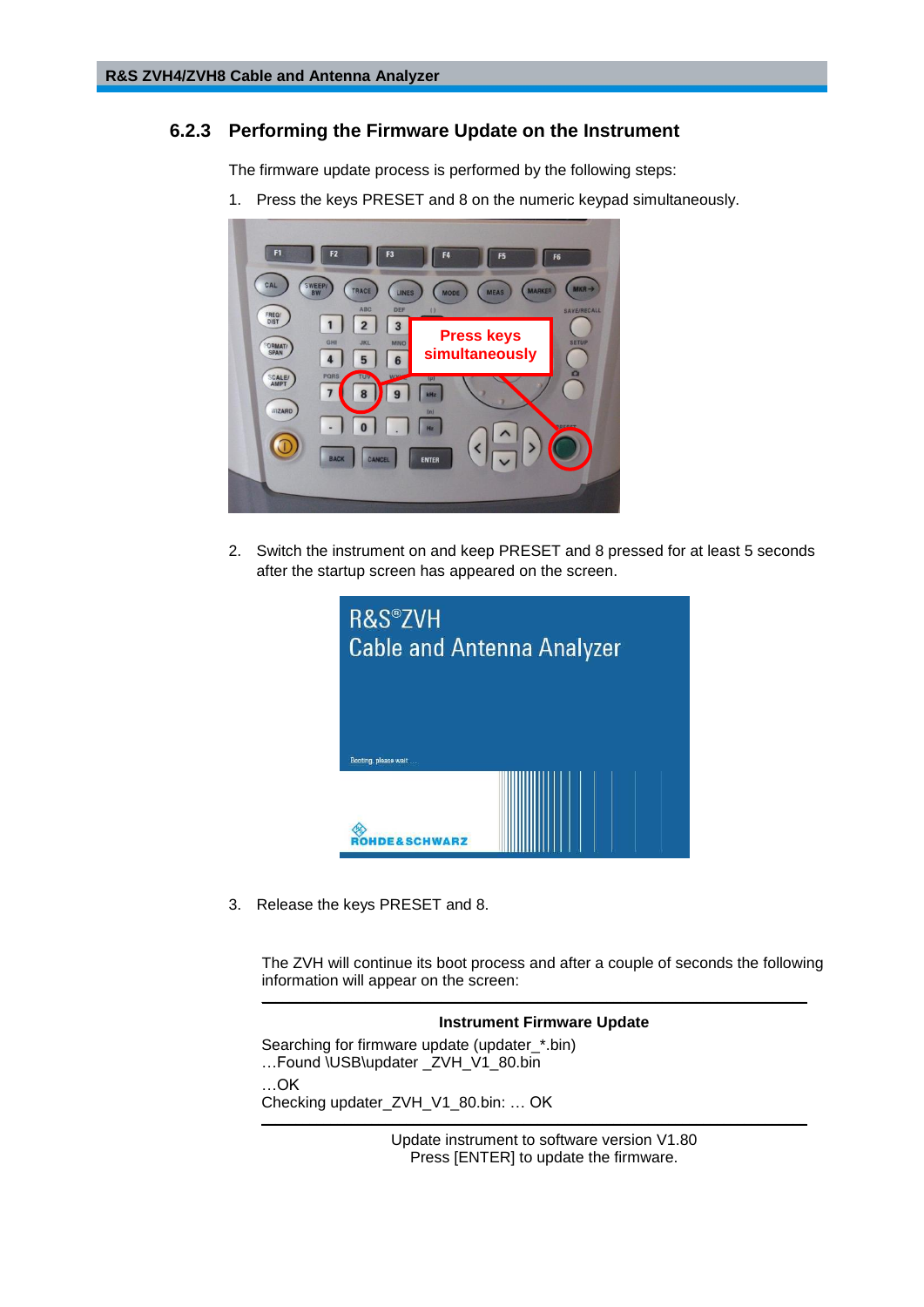Press [CANCEL] to abort firmware updating. \_\_\_\_\_\_\_\_\_\_\_\_\_\_\_\_\_\_\_\_\_\_\_\_\_\_\_\_\_\_\_\_\_\_\_\_\_\_\_\_\_\_\_\_\_\_\_\_\_\_\_\_\_\_\_\_\_\_\_\_\_\_\_\_\_\_\_\_\_\_\_\_\_\_\_\_\_\_\_\_

#### **Note:**

If the AC mains connection is missing at the start of the firmware update process, the following message will appear at the bottom of the screen in step 3: \_\_\_\_\_\_\_\_\_\_\_\_\_\_\_\_\_\_\_\_\_\_\_\_\_\_\_\_\_\_\_\_\_\_\_\_\_\_\_\_\_\_\_\_\_\_\_\_\_\_\_\_\_\_\_\_\_\_\_\_\_\_\_\_\_\_\_\_\_\_\_\_\_\_\_\_\_\_\_\_

Instrument not powered by the power adapter. Please connect power adapter. Press [ENTER] to retry. Press [CANCEL] to abort firmware updating.

\_\_\_\_\_\_\_\_\_\_\_\_\_\_\_\_\_\_\_\_\_\_\_\_\_\_\_\_\_\_\_\_\_\_\_\_\_\_\_\_\_\_\_\_\_\_\_\_\_\_\_\_\_\_\_\_\_\_\_\_\_\_\_\_\_\_\_\_\_\_\_\_\_\_\_\_\_\_\_\_

In this case check the power supply connection. Continue the update process with step 4.

4. Press ENTER to start the firmware update process.

The instrument will perform the firmware update. This will take about 5 minutes. The progress of the update will be displayed in a sequence of messages on the screen.

#### **Warning:**

Do not switch the instrument off during the update process in order to avoid data corruption of the internal flash memory!

5. As soon as the firmware update is completed, the R&S ZVH will display the following message at the bottom of the screen:

> Firmware updating is successfully completed. Please switch off the instrument.

\_\_\_\_\_\_\_\_\_\_\_\_\_\_\_\_\_\_\_\_\_\_\_\_\_\_\_\_\_\_\_\_\_\_\_\_\_\_\_\_\_\_\_\_\_\_\_\_\_\_\_\_\_\_\_\_\_\_\_\_\_\_\_\_\_\_\_\_\_\_\_\_\_\_\_\_\_\_\_\_

Switch the instrument off and on again. The ZVH will boot with the new firmware version.

\_\_\_\_\_\_\_\_\_\_\_\_\_\_\_\_\_\_\_\_\_\_\_\_\_\_\_\_\_\_\_\_\_\_\_\_\_\_\_\_\_\_\_\_\_\_\_\_\_\_\_\_\_\_\_\_\_\_\_\_\_\_\_\_\_\_\_\_\_\_\_\_\_\_\_\_\_\_\_\_

6. After the boot process is completed, press SETUP – INSTRUMENT SETUP. Select "RESET TO FACTORY SETTINGS" by moving the cursor down the list with the cursor keys or the rotary knob. Confirm the selection with ENTER, and reconfirm with YES when prompted.

Please be patient: the subsequent reset and reboot process will take about a minute to complete.

#### **Note:**

Restoring the factory settings is necessary to update the pre-installed channel tables, cable models and transducer factors. If this step is omitted, bugfixes and updates to these pre-installed files will not be installed.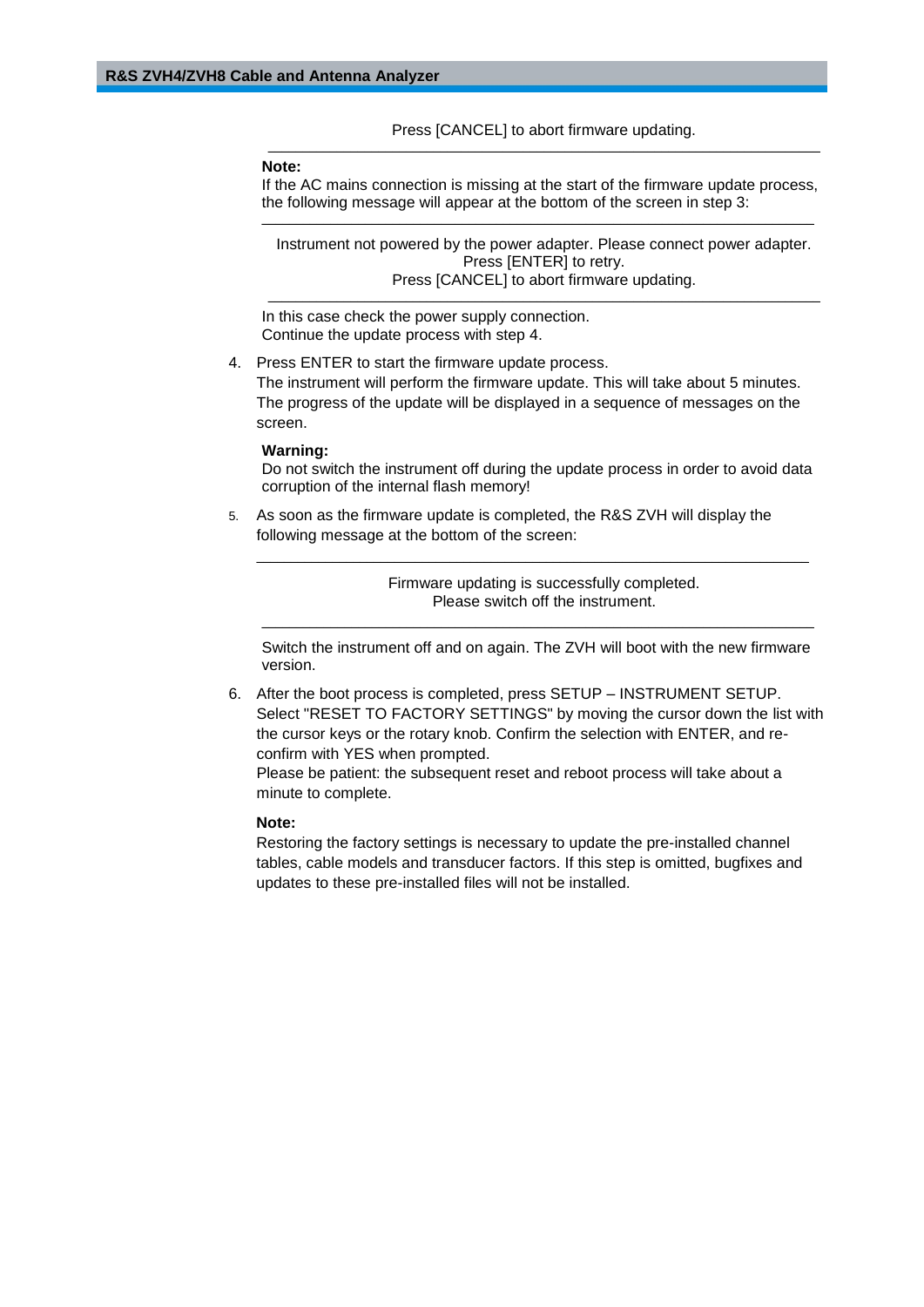#### <span id="page-13-0"></span>**6.2.4 Performing the Self Alignment on the Instrument**

#### **This section is relevant for R&S ZVH4 and R&S ZVH8 shipped with firmware version 1.11 or below.**

In Cable & Antenna Test and Network Analyzer operating mode the instrument models R&S ZVH4 and R&S ZVH8 support a default set of calibration data, the so-called factory calibration. This dataset is used whenever the instrument displays "fcal" in the title bar.

Instruments which were shipped with firmware versions 1.11 or below need an update of this dataset, as V1.80 uses improved algorithms which need more data in order to obtain optimum results.

The self alignment procedure requires a calibration standard R&S FSH-Z28 (order # 1300.7810.03), which is suitable for R&S ZVH4 and R&S ZVH8 instruments, or at least a calibration standard R&S FSH-Z29 (order # 1300.7510.03) for R&S ZVH4 instruments. In addition a RF cable with two N connectors is required in order to provide a through connection between measurement port 1 and port 2.

The self alignment is performed by the following steps:

- 7. Switch the instrument on
- 8. Select Network operation by pressing MODE Cable & Antenna Test.
- 9. Make sure that the instrument runs for at least 30 minutes at room temperature.
- 10. Press the keys SETUP INSTRUMENT SETUP. Place the cursor on the menu entry "Self Alignment" by scrolling the menu bar down with the rotary knob and press ENTER.

The instrument will prompt you to confirm that the factory calibration data will be overwritten.

11. Press softkey YES.

The self alignment procedure will start and prompt you to connect the calibration standards and the through connection to port 1 and 2 in the sequence.

12. Follow the instructions until the instrument reports "Self Alignment Done!".

Press softkey EXIT to return to the measurement screen.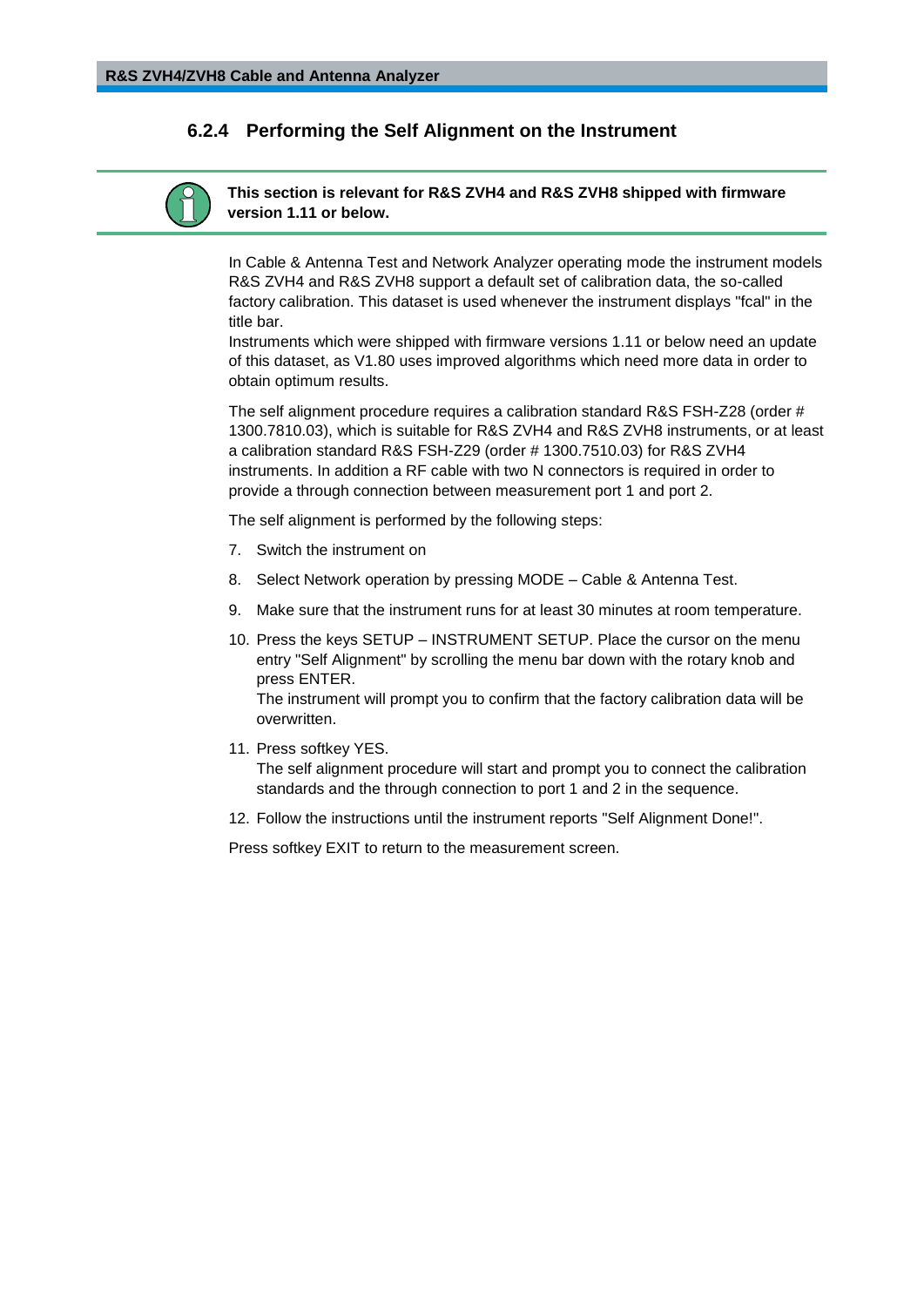### <span id="page-14-0"></span>**6.3 Installing Firmware Options**

#### <span id="page-14-1"></span>**6.3.1 Enabling Options by Entering Option Key Codes**

This section can be skipped if the option keys were already entered once. Option keys are not affected by a firmware update.

To activate application software packages, you must enter a license key for validation. The license key is in the device certificate or delivered as a part of the software package. The process is performed in the following steps:

- Press the SETUP key.
- Press the softkey INSTALLED OPTIONS.
- Use the rotary knob or the cursor keys to select the INSTALL OPTION… menu item and confirm the entry with the ENTER key.
- Enter the key code ( 32 digit number) for the option with the numeric keys and confirm with the ENTER key.

| <b>Installed Options</b>          |                                                          |           |                |      |  |  |
|-----------------------------------|----------------------------------------------------------|-----------|----------------|------|--|--|
|                                   | Option Administration (Device ID: 1309.6800.28-900203tg) |           |                |      |  |  |
| Install Option                    |                                                          |           |                |      |  |  |
| <b>Option Installation Status</b> |                                                          |           |                |      |  |  |
| Remote Control (K40)              |                                                          | Installed |                |      |  |  |
| Power Meter (K9)                  |                                                          | Installed |                |      |  |  |
|                                   |                                                          |           |                |      |  |  |
|                                   |                                                          |           |                |      |  |  |
|                                   |                                                          |           |                |      |  |  |
|                                   |                                                          |           |                |      |  |  |
|                                   |                                                          |           |                |      |  |  |
|                                   |                                                          |           |                |      |  |  |
| Measure<br><b>Instrument</b>      | <b>User</b>                                              | HW/SW     | Installed      |      |  |  |
| Setup<br>Setup                    | Preference                                               | Info      | <b>Options</b> | Exit |  |  |

If the correct key code is entered, the R&S ZVH displays "Installation successful", and the option is marked as "Installed" in the option list (example: Remote Control (K40)).

If an invalid key code is entered, the R&S ZVH displays "Invalid key code!". The correct key code can then be entered.

| <b>Installed Options</b>                                 |                                  |               |                             |             |  |  |  |
|----------------------------------------------------------|----------------------------------|---------------|-----------------------------|-------------|--|--|--|
| Option Administration (Device ID: 1309.6800.28-900203tg) |                                  |               |                             |             |  |  |  |
| <b>Install Option</b>                                    |                                  |               |                             |             |  |  |  |
| <b>Option Installation Status</b>                        |                                  |               |                             |             |  |  |  |
| Remote Control (K40)                                     |                                  | Installed     |                             |             |  |  |  |
| Power Meter (K9)                                         |                                  | Installed     |                             |             |  |  |  |
| Transmission Measurement (K39)                           |                                  | Installed     |                             |             |  |  |  |
|                                                          |                                  |               |                             |             |  |  |  |
|                                                          |                                  |               |                             |             |  |  |  |
|                                                          |                                  |               |                             |             |  |  |  |
|                                                          |                                  |               |                             |             |  |  |  |
|                                                          |                                  |               |                             |             |  |  |  |
|                                                          |                                  |               |                             |             |  |  |  |
|                                                          |                                  |               |                             |             |  |  |  |
|                                                          |                                  |               |                             |             |  |  |  |
| Installation successful!                                 |                                  |               |                             |             |  |  |  |
| Measure<br><b>Instrument</b><br>Setup<br>Setup           | <b>User</b><br><b>Preference</b> | HW/SW<br>Info | Installed<br><b>Options</b> | <b>Exit</b> |  |  |  |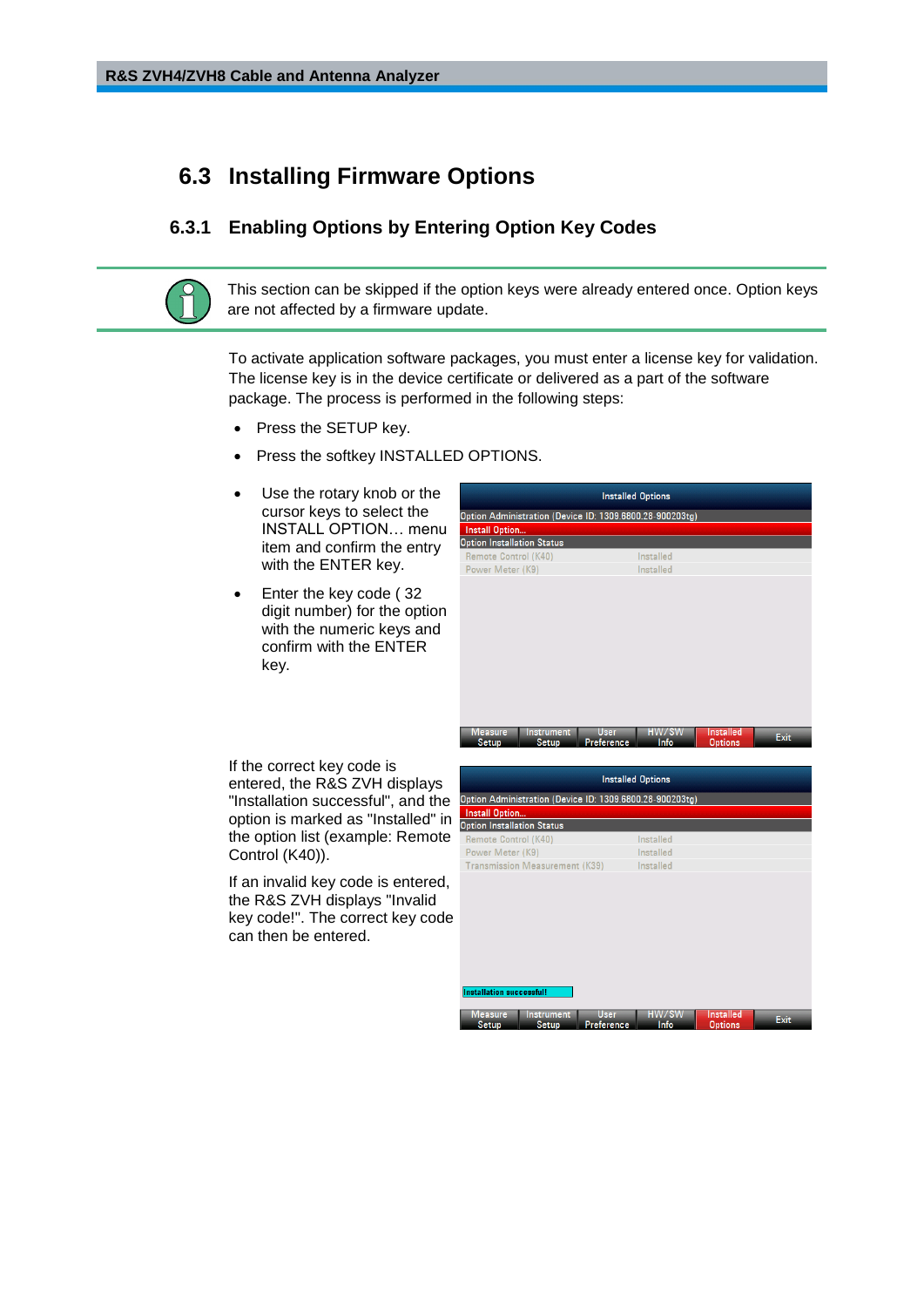<span id="page-15-0"></span>.

### **6.3.2 Enabling Options via the R&S License Manager**

Prerequisite: Your PC must be connected via Ethernet to the instrument and to the internet.

Open your browser and type in the IP address of your instrument.

|                                               |                                                                                                              |                                                                                                                                | GL.                                                                                                                                                                                                                                                                                                                | RIS Global Rohde & Schwarz             |
|-----------------------------------------------|--------------------------------------------------------------------------------------------------------------|--------------------------------------------------------------------------------------------------------------------------------|--------------------------------------------------------------------------------------------------------------------------------------------------------------------------------------------------------------------------------------------------------------------------------------------------------------------|----------------------------------------|
| ◈<br><b>ROHDE&amp;SCHWARZ</b>                 |                                                                                                              |                                                                                                                                | <b>Login</b>                                                                                                                                                                                                                                                                                                       | <b>General Information</b><br>Feedback |
| R&S License Manager<br><b>Manage Licenses</b> | R&S License Manager                                                                                          |                                                                                                                                |                                                                                                                                                                                                                                                                                                                    |                                        |
| back                                          | <b>Connected Device</b><br>ZVH8<br>ZVH8<br>Version: V1.00                                                    | Device ID:<br>IP Address:<br><b>Host Name:</b>                                                                                 | 1309.6800K28-900203-tg<br>172.17.75.1<br>localhost                                                                                                                                                                                                                                                                 |                                        |
|                                               | • Reboot Device <sup>@</sup>                                                                                 | . Install Registered License Keys and Activate Licenses @<br>· Register Licenses, Install License Keys and Activate Licenses @ |                                                                                                                                                                                                                                                                                                                    |                                        |
|                                               | Help<br>covered by the license.<br>registered license keys and to select the Device ID of the target device. |                                                                                                                                | <b>EDIT</b> Install Registered License Keys and Activate Licenses:<br>A registered license must be activated on a specific Rohde & Schwarz device, in order to enable functions which are<br>Use "Install Registered License Keys and Activate Licenses" to activate such licenses. You will be requested to enter |                                        |
|                                               |                                                                                                              |                                                                                                                                |                                                                                                                                                                                                                                                                                                                    |                                        |

- Select "License Manager" > "Manage Licenses".
- Choose "Register Licenses, Install License Keys and Activate Licenses" and follow the instructions.